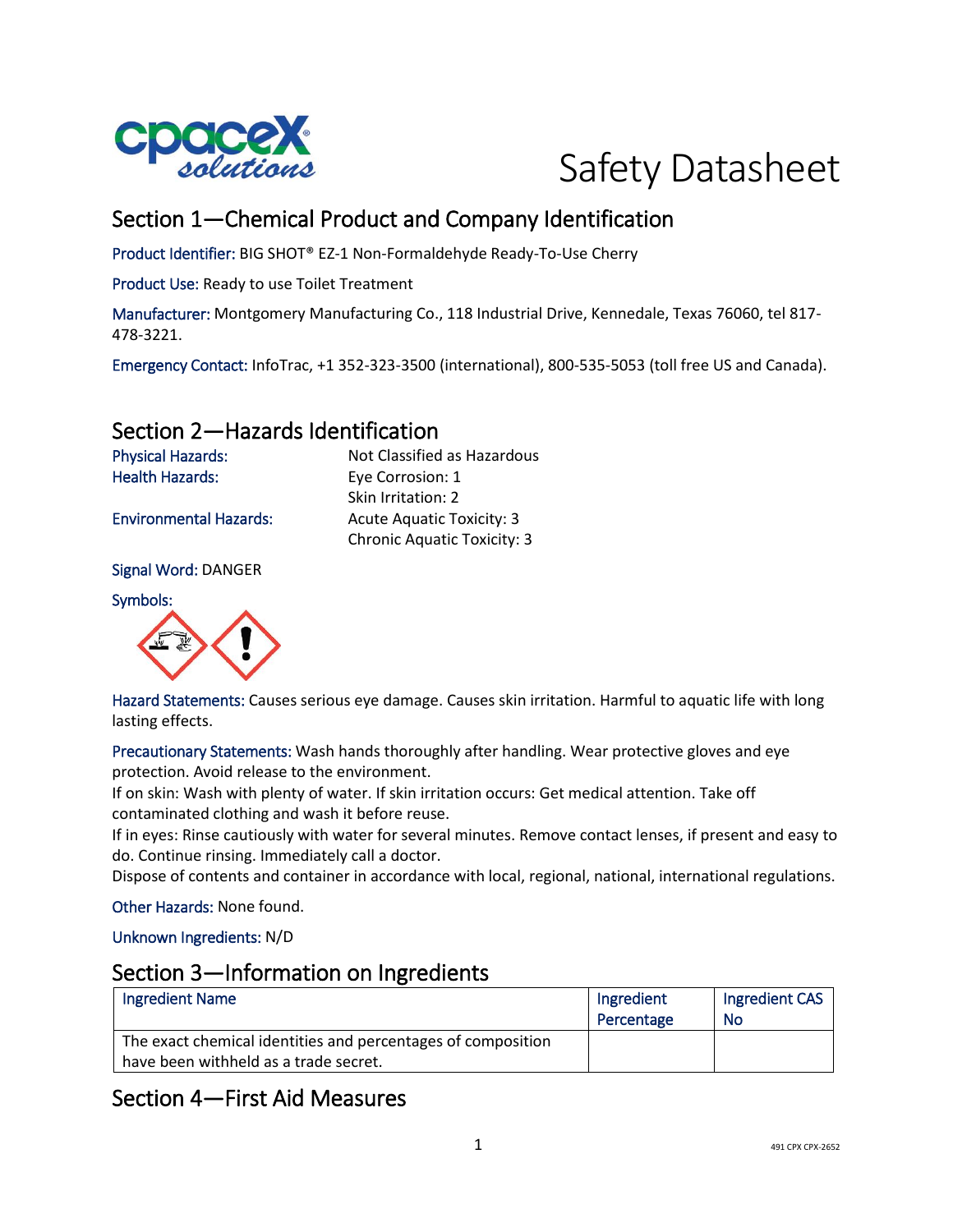Skin contact: If on skin or hair: Wash with plenty of water. If skin irritation occurs: Get medical attention. Take off contaminated clothing and wash it before reuse.

Eye contact: If in eyes: Rinse cautiously with water for several minutes. Remove contact lenses, if present and easy to do. Continue rinsing. Immediately call a doctor.

Ingestion: If swallowed: No need for first aid is anticipated if material is swallowed. If irritation occurs, seek medical attention.

Inhalation: If inhaled: Get to fresh air. If not breathing or if breathing is difficult, provide respiratory assistance and seek medical attention.

Most important symptoms/effects, acute and delayed: N/D

Indication of immediate medical attention/special treatment: N/D

### Section 5—Fire-Fighting Measures

Suitable extinguishing media: Water, fog, foam, dry chemical, CO₂

Specific hazard arising from chemicals: None known

Special equipment and precautions: Self-contained or air supplied breathing apparatus and protective gear. Cool nearby drums with water to prevent pressure build-up.

### Section 6—Accidental Release Measures

Personal precaution, protective equipment, emergency procedures: Avoid contact with skin and eyes. Do not ingest. Do not inhale. Wear Personal Protective Equipment (refer to section 8).

Methods and material for containment and clean up: Avoid release to the environment. Stop discharge and contain material. Substantial quantities may be recovered with a vacuum pump. Use explosion proof equipment if flammable or combustible. Otherwise, use appropriate absorbent. Place contaminated material in container suitable for disposal. Use appropriate protective equipment. Be sure there is adequate ventilation. Do not flush to streams or other bodies of water. Contact appropriate environmental agencies if further guidance is required.

# Section 7—Handling and Storage

Precautions for safe handling: Wash thoroughly after handling, especially before eating, drinking, smoking or using restroom facilities. Wash goggles and gloves. Launder contaminated clothing. Do not swallow. Do not get in eyes. Do not inhale mists or vapors.

Cautions for safe storage: Store locked up.

Incompatibilities: Strong oxidizing and reducing agents

#### Section 8—Exposure controls/personal protection

#### Exposure Limits: N/D

Specific Engineering: Not established.

Individual protective equipment and measures: Eye Protection: Prevent eye contact. Wear chemical splash goggles or similar eye protection if the potential exists for eye contact. Skin Protection: Avoid skin contact. Wear rubber or impervious plastic gloves to prevent contact. Launder contaminated clothing before re-use. Respiratory Protection: If vapor concentration exceeds TLV, use NIOSH-approved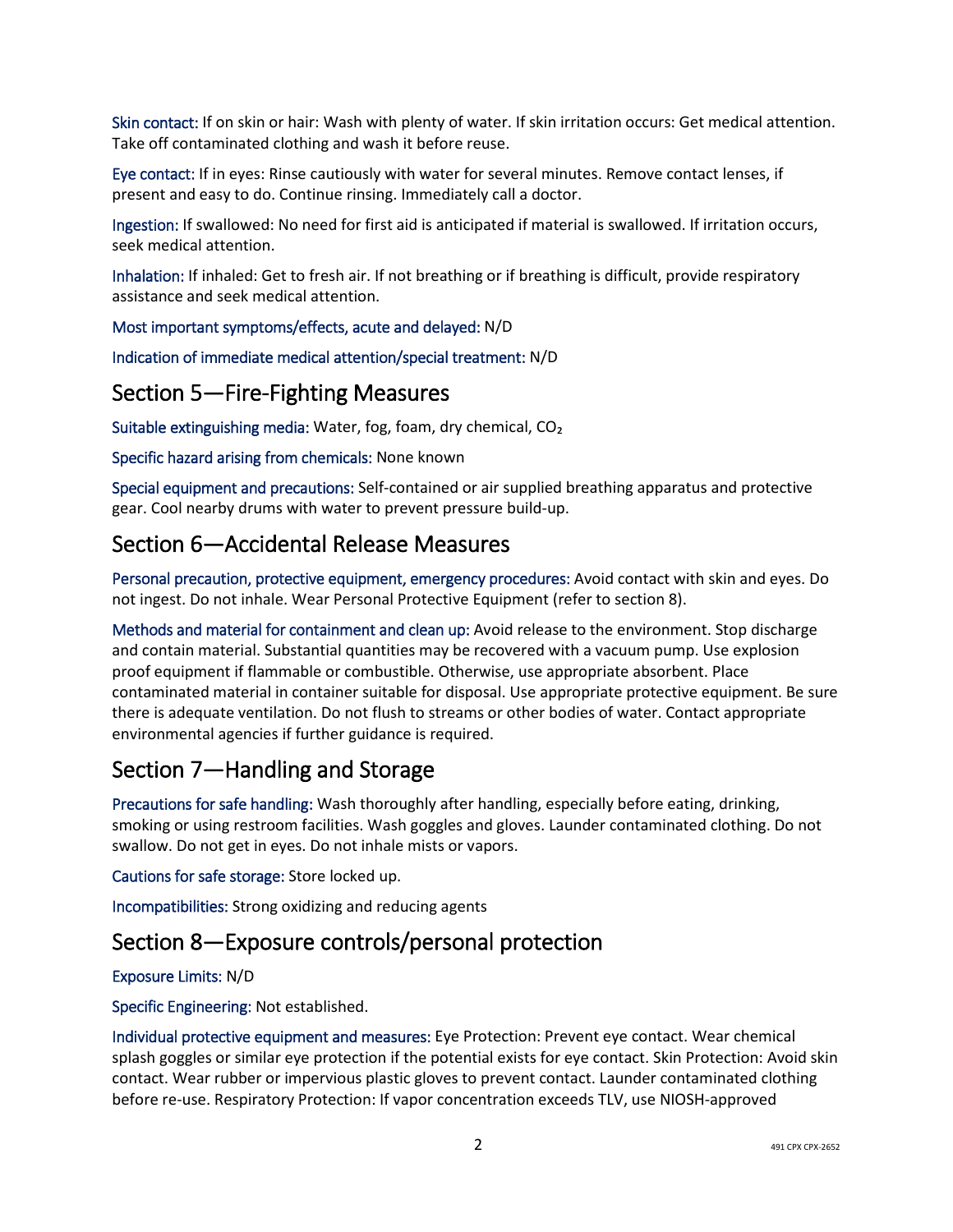respirator with organic vapor cartridges. General Hygiene: Wash hands after handling. Other Protective Clothing or Equipment: Safety shower and eyewash fountain

# Section 9—Physical and Chemical Properties

| <b>Physical State: Liquid</b>                     | Flammability (solid, gas): Not Flammable |
|---------------------------------------------------|------------------------------------------|
| Color: Blue                                       | Vapor Pressure (mmHg): N/D               |
| Odor: Characteristic fragrance                    | Vapor Density (air= 1): N/D              |
| Odor Threshold: N/D                               | <b>Relative Density: 1.04</b>            |
| pH: N/D                                           | Solubilities: In water: complete         |
| Melting point/freezing Point: N/D                 | Partition Coefficient: N/D               |
| Initial Boiling Point and Boiling Range: 205 °F   | Auto-Ignition Temperature: N/D           |
| Flash Point: 204 °F                               | Decomposition Temperature: N/D           |
| <b>Evaporation Rate: N/D</b>                      | Viscosity: N/D                           |
| Upper/Lower Flammability or Explosive limits: N/D |                                          |

#### Section 10—Stability and Reactivity:

| <b>Chemical Stability: Stable</b>            | Condition to Avoid: High heat, flames and sparks.   |
|----------------------------------------------|-----------------------------------------------------|
| Reactivity: No specific reactivity test data | <b>Possibility of Hazardous Reaction: Hazardous</b> |
| available for this mixture.                  | Polymerization: will not occur.                     |
| Incompatible Materials: Strong oxidizing and | <b>Hazardous Decomposition Products:</b>            |
| reducing agents                              | Carbon monoxide, carbon dioxide, and possibly       |
|                                              | other combustion product.                           |

#### Section 11—Toxicological information:

Information on the likely routes of exposure: Skin contact, eye contact, inhalation, ingestion.

| <b>Chemical Name</b>                          | Oral LD50    | Dermal LD50 | <b>Inhalation LD50</b> |
|-----------------------------------------------|--------------|-------------|------------------------|
| Ingredient 1                                  | $>900$ mg/kg | N/D         | N/D                    |
| Ingredient 2                                  | $600$ mg/kg  | N/D         | N/D                    |
| Product as a Whole                            | 3,396 mg/kg  | N/D         | N/D                    |
| The exact chemical identities and percentages |              |             |                        |
| of composition have been withheld as a trade  |              |             |                        |
| secret.                                       |              |             |                        |

Important symptoms: Refer to Section 4—First Aid Measures.

Effects of Acute Exposure: Eyes: May cause severe eye irritation. Skin: May cause irritation with prolonged or repeated contact. Inhalation: May irritate or damage mucous membranes of respiratory or digestive tract.

#### Effects of Chronic Exposure: N/D

Carcinogenicity: IARC: No component of this product present at levels greater than or equal to 0.1% is identified as a carcinogen or potential carcinogen by ACGIH.

ACGIH: No component of this product present at levels greater than or equal to 0.1% is identified as a carcinogen or potential carcinogen by ACGIH.

NTP: No component of this product present at levels greater than or equal to 0.1% is identified as a known or anticipated carcinogen by NTP.

OSHA: No component of this product present at levels greater than or equal to 0.1% is identified as a carcinogen or potential carcinogen by OSHA.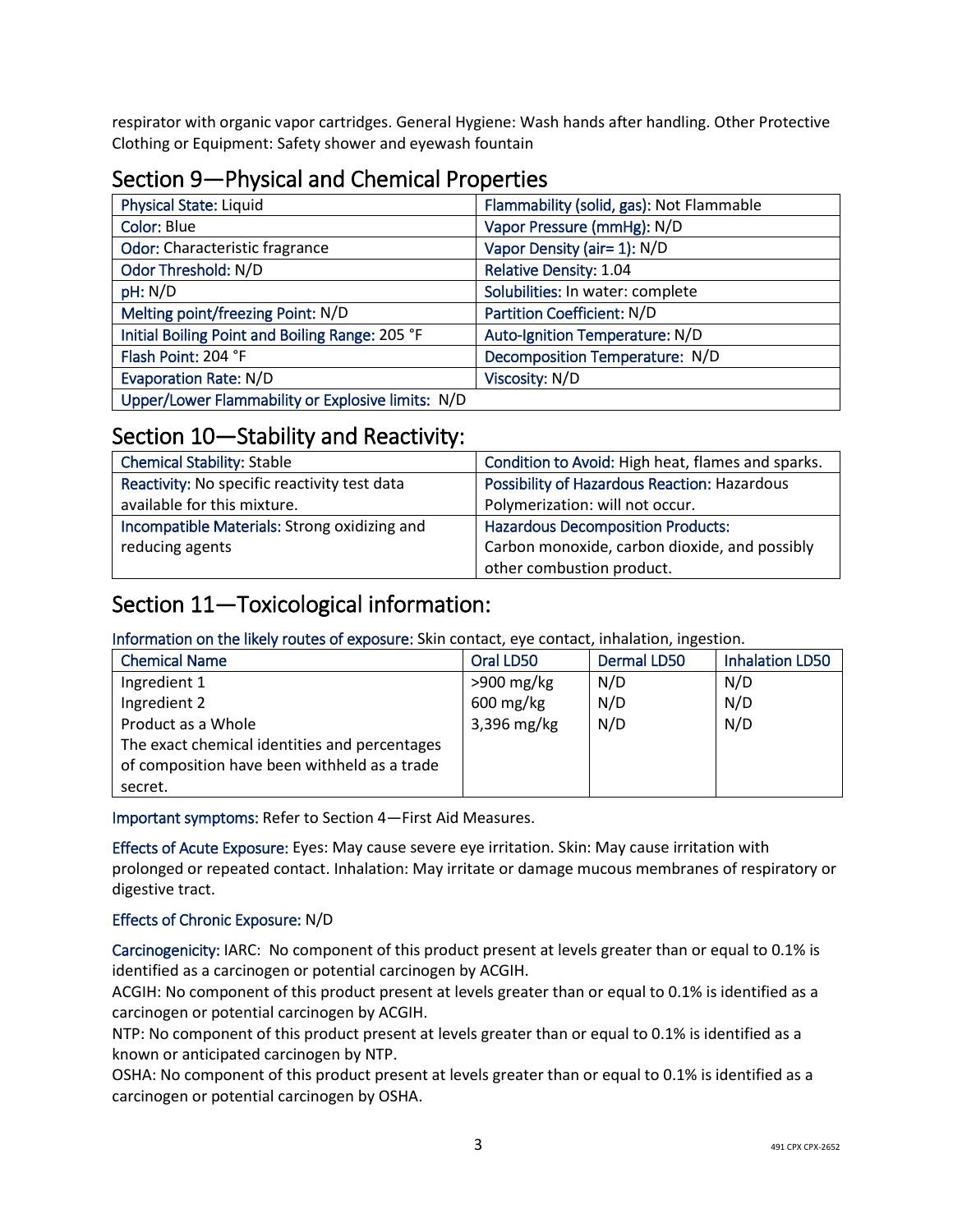Other Data: N/D

#### Section 12—Ecological Information:

Ecotoxicity: Harmful to aquatic life with long lasting effects.

Ingredient 1: Toxicity to fish LC50 - Pimephales promelas (fathead minnow) - 3.8 - 6.2 mg/l - 96 h, Toxicity to daphnia and other aquatic invertebrates LC50 - Daphnia magna (Water flea) - 9.3 - 21.4 mg/l - 48 h, Toxicity to bacteria IC50 - Bacteria - > 1,000 mg/l - 16 h.

Ingredient 3: Toxicity to fish LC50 - Lepomis macrochirus - 1.07 mg/l - 96 h. Mortality LOEC - Pimephales promelas (fathead minnow) - 0.45 mg/l - 7 d. Mortality NOEC - Pimephales promelas (fathead minnow) - 0.22 mg/l - 7 d. LC50 - Leuciscus idus (Golden orfe) - 62 mg/l - 48 h.

Toxicity to daphnia and other aquatic invertebrates: EC50 - Daphnia magna (Water flea) - 50 mg/l - 24 h

| Persistence and degradability: N/D | <b>Bioaccumulative Potential: N/D</b> |
|------------------------------------|---------------------------------------|
| Mobility in Soil: N/D              | Other Adverse Effects: N/D            |

### Section 13—Disposal Considerations

Waste Treatment Method: Avoid release to the environment. Collect spillage. DO NOT DUMP INTO ANY SEWERS, ON THE GROUND, OR INTO ANY BODY OF WATER. All disposal practices must be in compliance with all Federal, State/Provincial and local laws and regulations. Regulations may vary in different locations. Waste characterizations and compliance with applicable laws are the responsibility solely of the waste generator. FOR UNUSED & UNCONTAMINATED PRODUCT, the preferred options include sending to a licensed, permitted: Incinerator or other thermal destruction device. Waste water treatment system.

#### Section 14—Transport Information

| UN number:                                                                  | UN proper shipping name:     |
|-----------------------------------------------------------------------------|------------------------------|
| Transport hazard class(es):                                                 | Packing group if applicable: |
| <b>Environmental hazards:</b>                                               | <b>Special precautions:</b>  |
| Transport in bulk (according to Annex II of MARPOL 73/78 and the IBC Code): |                              |

# Section 15—Regulatory information

SARA Title III Hazard Categories: No reported ingredients

#### Section 16—Other Information

#### Key to Abbreviations:

no info not determined, no information found N/D not determined, no information found

Date SDS Prepared: July 1, 2015

#### Suggested NFPA rating: N/D

Suggested HMIS rating: H=1, F=0, P=0, PPE=N/D. (NPCA recommends that PPE codes be determined by the employer, who is most familiar with the actual conditions under which chemicals are used at the work location.)

This information is prepared according to 29 CFR 1910.1200 and is based on typical working conditions, use of product according to label directions, and the works of others. It may not be accurate. Actual use